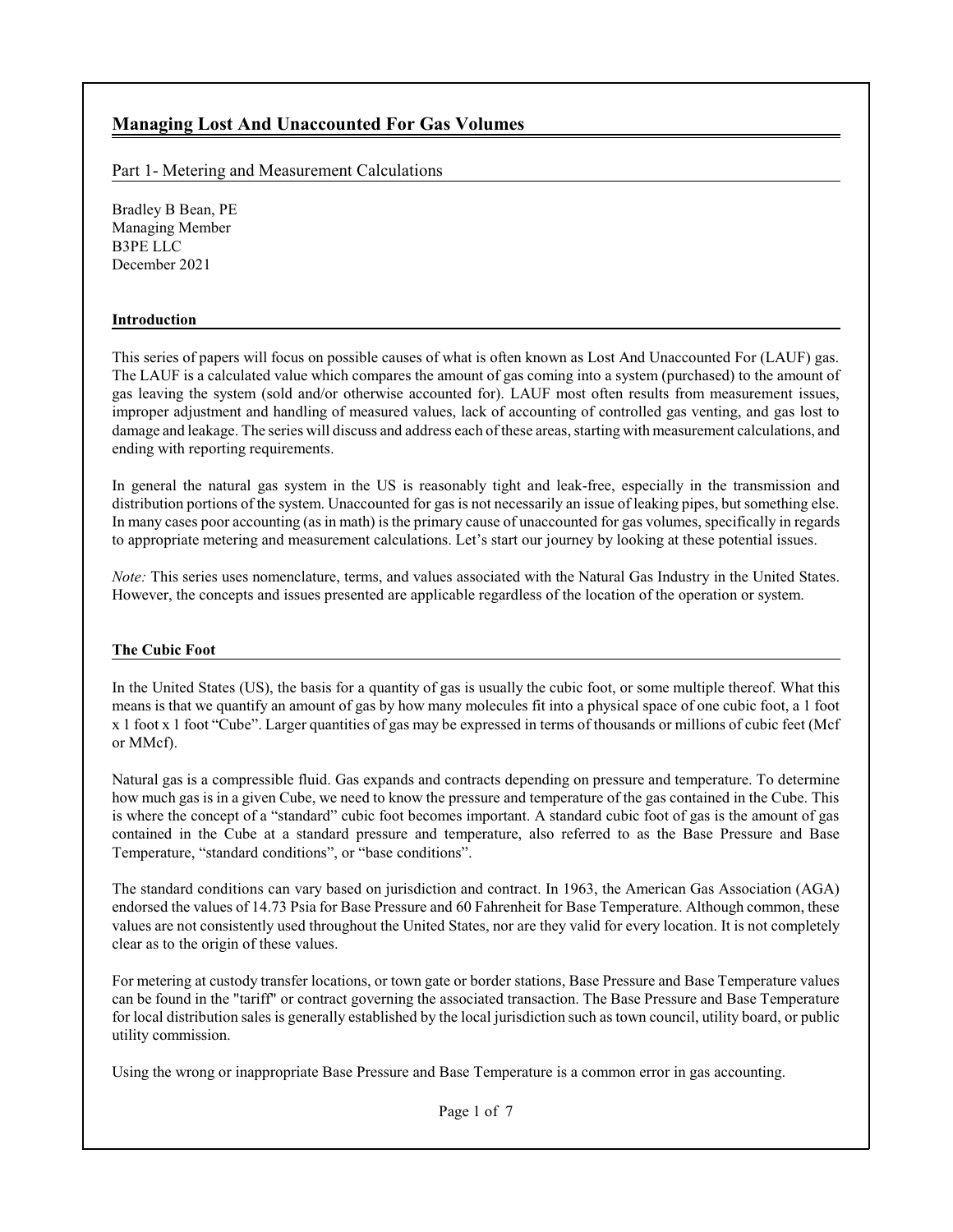#### **Base Pressure**

In the distant past, local distribution systems in the United States commonly established a Base Pressure for measurement based on the average local atmospheric pressure plus the delivery pressure at the meter. This combination closely equates to the absolute pressure in the meter. Base Pressures were often established for each town or district. Although some operators still use this approach, presently it is more common to find a Base Pressure of 14.73 Psia being used regardless of location. This practice is not necessarily a problem, however it can introduce error in the gas measurement if adjustments for local conditions are not appropriately applied.

A common form of gas measurement is by diaphragm meter. With this type of meter, a chamber of fixed size is continually filled and emptied to measure the gas flow. The quantity of gas contained in the chamber is directly related to the absolute pressure present in the chamber. The absolute pressure is the sum of the measured (gauge) pressure and the local barometric pressure. The barometric pressure varies constantly due to localized atmospheric conditions (temperature, humidity, etc). In the gas industry the local barometric pressure is often referred to and represented by a static pressure value known as the atmospheric pressure.

Compensating a non-local Base Pressure for local conditions requires applying an adjustment factor to the quantity measured by the uncorrected meter index. This factor is expressed as:

$$
V_{PB} = V_{Index} \times \frac{(P_{Meter} + P_{Atm})}{P_B}
$$

Equation 1

Using a meter pressure of 0.25 Psig (7 inches water column), the commonly used Base Pressure value of 14.73 Psia is only valid at locations where the local barometric pressure is 14.48 Psia. Using the recommended AGA calculation method for atmospheric pressure, this value would only be valid for locations where the elevation above mean sea level is about 475 Feet.

Using a Base Pressure of 14.73 Psia, at elevations below 475 Feet, the uncorrected volume would under-report the actual quantity of gas passing through the meter. For example, at a delivery pressure of 0.25 Psig and an elevation of 100 Feet, the volume would be under-reported by about 1.4%. Conversely, at elevations above 475 Feet, the uncorrected volume would over-report the actual quantity of gas passing through the meter. At the same delivery pressure and an elevation of 1000 Feet, the volume would be over-reported by about 1.8%.

Using the correct and appropriate Base Pressure value, or correction factor, will ensure accurate reporting of the measured quantities either into or out of a system.

#### **Atmospheric Pressure**

When we refer to pressure, we need to realize that there are several different values of pressure. Gauge pressure is the value commonly referred to when discussing operating pressure. It is the value measured by a pressure gauge or recorder, and is most often presented in dimensional units that end with a "g", such as Psig. Barometric or Atmospheric Pressure refers to the hydrostatic pressure of a column of air above the measurement point. Absolute Pressure is the sum of the Gauge and Atmospheric Pressures. Absolute Pressure dimensional units often end with an "a", for example Psia. To calculate a gas volume, all three pressure values must be known or calculated.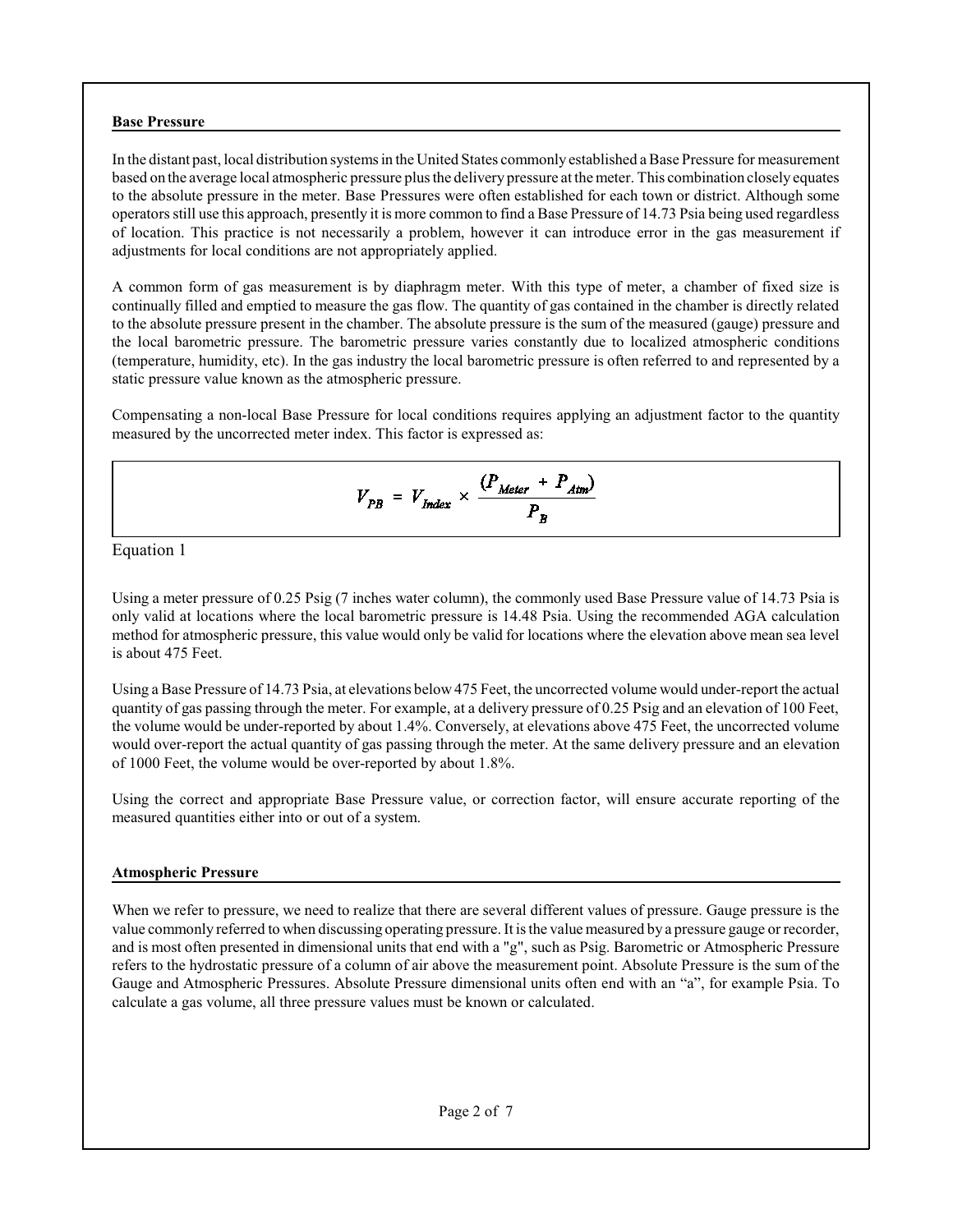When determining the quantity of gas actually measured by most meters, the Absolute Pressure within the meter must be known. The most accurate measurement would result from using the local Barometric Pressure to calculate the Absolute Pressure in the meter. Although this is not necessarily practical, especially for the millions of small capacity meters used by local distribution companies.

In the natural gas industry, it is common practice to calculate an average Atmospheric Pressure for a town, a district, or a service area using a formula based on geographic elevation. As elevation increases, the amount of air above a given point decreases, thus decreasing the Atmospheric Pressure at that point. Atmospheric Pressure decreases with increasing elevation. As used in most gas volume calculations, Atmospheric Pressure represents a theoretic Barometric Pressure at a specific elevation. It differs from local Barometric Pressure, which is affected by many other factors including temperature and humidity.

Depending on the calculation method used, the Atmospheric Pressure ranges from approximately 14.7 Psia at an elevation of zero (mean sea level) to 12.2 Psia at an elevation of 5280 Feet (one mile above mean sea level). At a 0.25 Psig delivery pressure, using an Atmospheric Pressure value that is 1.0 Psia in error, would result in about a 5% misreporting of the measured volume.

There is no industry standard for calculating Atmospheric Pressure. The AGA recommends a calculation method for Atmospheric Pressure in their GEOP Transmission and Distribution Measurement text book. Using this method yields an Atmospheric Pressure value at an elevation of mean sea level of 14.73 Psia, a familiar number. This value should not be confused with the AGA recommended Base Pressure value. Even though the two numbers are the same value, they represent completely different parameters.

Each operator will need to determine which calculation method is best for their particular use. The value itself is important, however more important is to be consistent with the method that you use to calculate the Atmospheric Pressure value, so that valid and consistent comparisons can be made between measured values.

## **Base Temperature**

In the US a Base Temperature value of 60 Fahrenheit is commonly used through out the industry. Is this value valid or reasonable? That's debatable, but not here at this time.

As with pressure, the actual quantity of gas passing through a meter is related to the flowing temperature of the gas. The cooler the gas in the meter, the greater the quantity passing through. The warmer the gas in the meter, the lesser the quantity of gas passing through the meter.

Generally the temperature of gas flowing in a pipeline, distribution main, or a service line is equivalent to the ground temperature at the line's burial depth. Depending on the depth and geographic location, this temperature may remain fairly constant over the annual seasons or may vary significantly.

The Flowing Temperature of the gas upstream of any sudden pressure reduction will be warmer than the pressure downstream. The cooling is caused by the Joule-Thomson effect. For example the Flowing Temperature of gas downstream of a pressure reducing regulator is cooler than the upstream temperature. Most meters are installed downstream of a pressure reducing regulator. Therefore, the actual temperature of the gas flowing through the meter will be cooler than the upstream pipeline gas. What is this value? It could be estimated through calculation. Fortunately many modern meters provide intrinsic temperature compensation, or are equipped with an electronic corrector that compensates for the actual flowing gas temperature.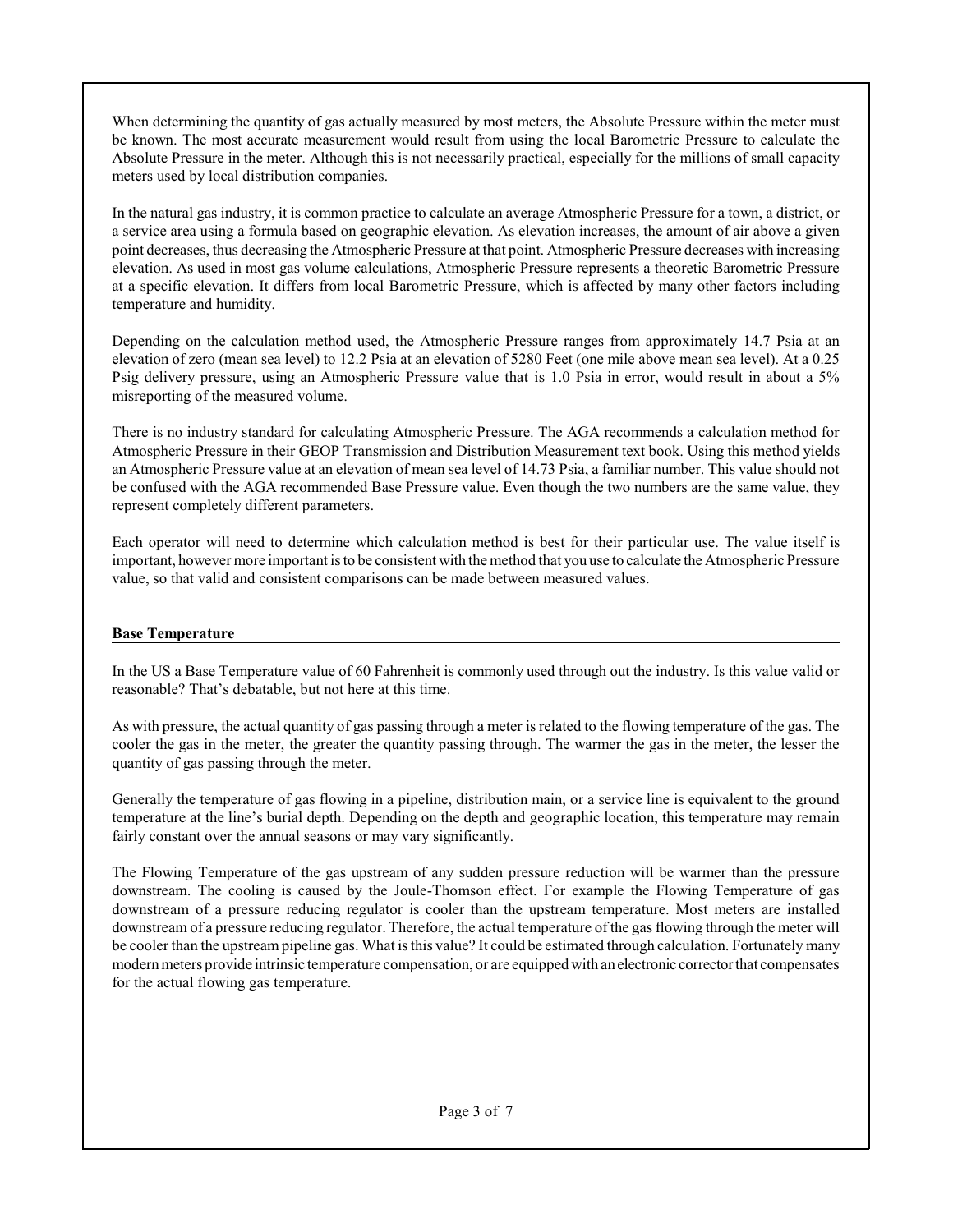If the meter is not temperature compensated the measured (indexed) value can be corrected for Flowing Temperature using the following equation:

$$
V_{TB} = V_{Index} \times \frac{T_B}{T_{Motor}}
$$

Equation 2

As with the other parameters discussed so far, it is important to correct for the actual Flowing Temperature in the meter when it is not the same as the Base Temperature.

## **Compressibility**

Most calculations for gas volume are derived from the Ideal Gas Law. Natural gas and other pipeline gases are "real" gases that do not exactly follow "ideal" gas behavior. The deviation from ideal behavior is known as compressibility. It varies with changes in pressure and temperature.

At low pressure, natural gas more closely follows ideal gas behavior. As pressure increases, deviation from the ideal gas law is more exaggerated.

Often compressibilityis ignored in lowvolume, lowpressure measurement fromdistribution systems. Tomost accurately account for the gas being measured, it would be prudent to calculate and apply a factor to account for compressibility. At high pressures, compressibility can have a larger influence on the results. For large volume applications, compressibility should be included at any pressure.

The factor used to compensate for compressibility is known as the Compressibility Factor. The following equation can be used to compensate for compressibility deviation:

$$
V_{ZB} = V_{Index} \times \frac{Z_B}{Z_{Meter}}
$$

Equation 3

A Compressibility Factor of 1.0 represents ideal gas behavior. The Compressibility Factor is very near 1.0 at very low pressures. The value becomes smaller as pressure increases, and becomes larger as temperature increases.

The Compressibility Factor is a function of pressure, temperature, and gas composition. It is not easily measured, and is a bit complicated to calculate. There are many methods for calculating this value. The most accurate methods available at the time of this writing are those described in the 2017 edition of the AGA Report Number 8.

Many electronic correction instruments have simplified versions of these methods programmed in their firmware and can estimate the compressibility during measurement correction. For non-corrected metering applications, if the meter pressure is relatively constant, for example downstreamof a fairly good quality regulator, the Compressibility Factor can be periodically calculated for the anticipated conditions and applied using Equation 3.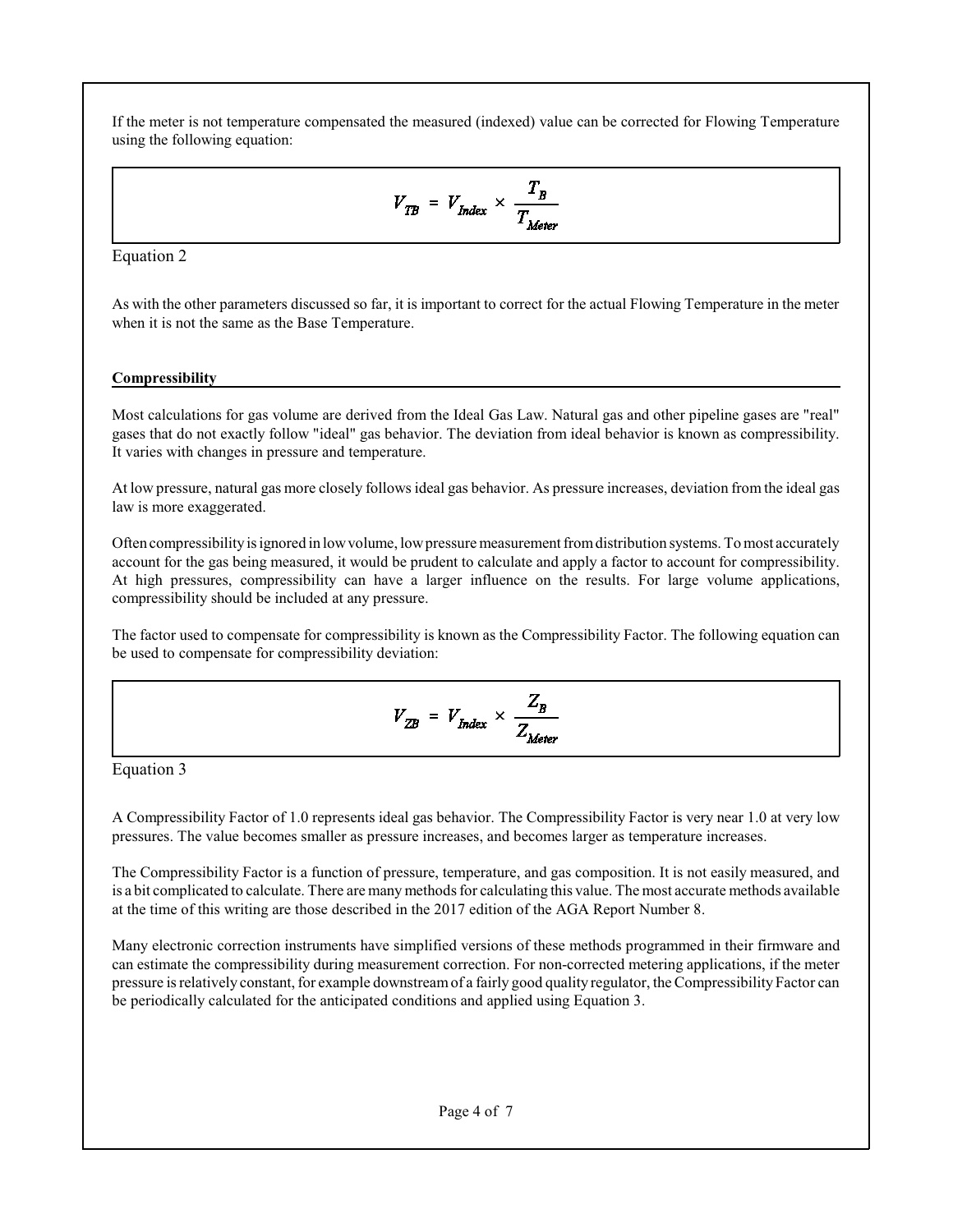#### **Delivery Pressure**

As a reminder, the quantity of gas measured by a meter is directly affected by the Absolute Pressure within the meter, the Meter Pressure. The Meter Pressure is approximately equal to the Delivery Pressure (in gauge units) plus the local Atmospheric Pressure. If the Meter Pressure is greater than the established Base Pressure, and not corrected for, the reported volume will be under-reported. Conversely if the Meter Pressure is less than the established Base Pressure, the reported volume will be over-reported.

Elevated Delivery Pressures (Meter Pressures) can be accounted for by application of an appropriate Pressure Factor, often known as the Fixed Pressure Meter Factor (FPMF). The FPMF can be calculated using the following equation:

$$
FPMF = \frac{(P_{Meter} + P_{Atm})}{P_B}
$$

Equation 4

This factor should be applied to all uncorrected measured (indexed) volumes where the Meter Pressure is higher than the Base Pressure.

Meter Pressures or Delivery Pressures less than the Base Pressure can also be accounted for by use of the same equation. However, in contrast to elevated Delivery Pressures, low Delivery Pressures are often not intended. Unintended low Delivery Pressures are often caused by a poorly adjusted or operating regulator upstream of the meter. This condition should be corrected in the field, not by a correction factor.

It is prudent to periodically review and audit the elevated Delivery Pressure meters in your system to ensure that the Delivery Pressure is as intended, that the FPMF is correct, and that the FPMF is appropriately entered and applied into the accounting/billing system.

#### **Gas Laws**

All of the previously mentioned corrections or adjustments were derived from the basic gas laws which include Boyle's Law, Charles' Law, and their combination known as the Ideal Gas Law. With the addition of compressibility, the general volume correction equation is as follows:

$$
V_B = V_{Index} \times \frac{(P_{Meter} + P_{Atm})}{P_B} \times \frac{T_B}{T_{Meter}} \times \frac{Z_B}{Z_{Meter}}
$$

Equation 5

Applying the above equation, with the appropriate Compressibility Factor, to an uncorrected measured volume will provide the most accurate accounting of the gas passing through the meter.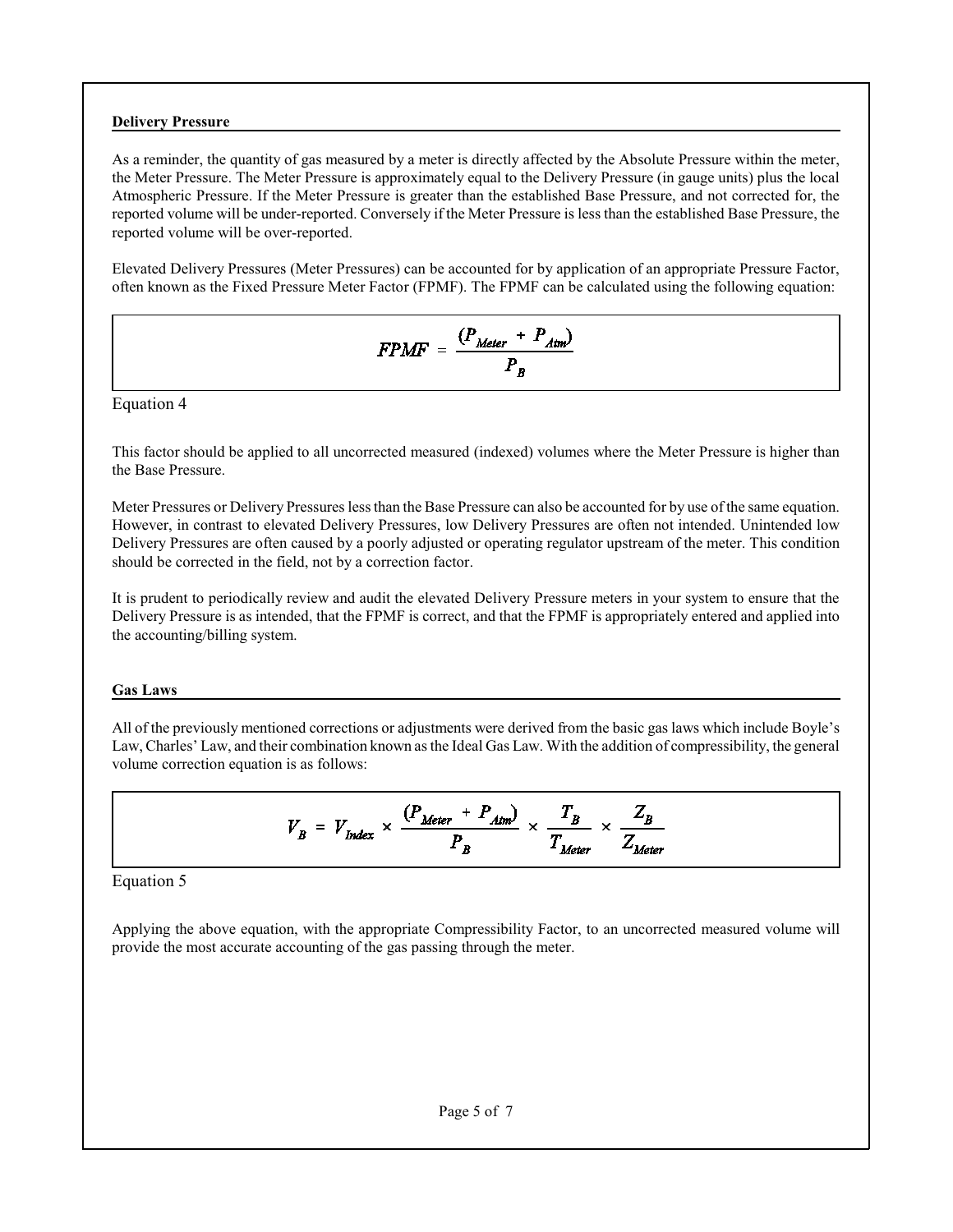## **Volume Comparisons**

When comparing measured/metered volumes, for example when comparing purchased volumes to sales volumes, ensure that both volumes are with respect to the same Base Pressure and Base Temperature. If the values are expressed at different base conditions, one value can be expressed in terms of the other using the following equation:

$$
V_{PB2,TB2} = V_{PB1,TB1} \times \frac{P_{BI}}{P_{B2}} \times \frac{T_{B2}}{T_{BI}}
$$

Equation 6

A comparison of two volumes at different base conditions is not a valid comparison, and will introduce an error into the results. This is particularly important to consider when completing required regulatory reports where the required reporting base conditions may be different than your base conditions.

## **What It All Means**

If you are not applying the appropriate adjustments and corrections to your uncorrected volume measurements, you are not providing the most accurate accounting of your sales or receipt volumes. Furthermore, if your correctors and instruments are not setup appropriately, you are reporting not just inaccurate but incorrect values from these devices.

With the exception of the calculation of the Compressibility Factor, the implementation of the adjustments and corrections mentioned in this Part is quite simple. Most gas accounting/billing software can accommodate entry of a meter correction factor , FPMF, and/or Compressibility factor.

The cost to implement the above is just the time and labor involved in reviewing and auditing your current practices, determining the appropriate adjustments or corrections, and implementing them in your existing devices and software systems, with no additional capital cost involved at all.

## **What's Next**

The next part of this series will focus on measurement hardware and potential impacts on LAUF.